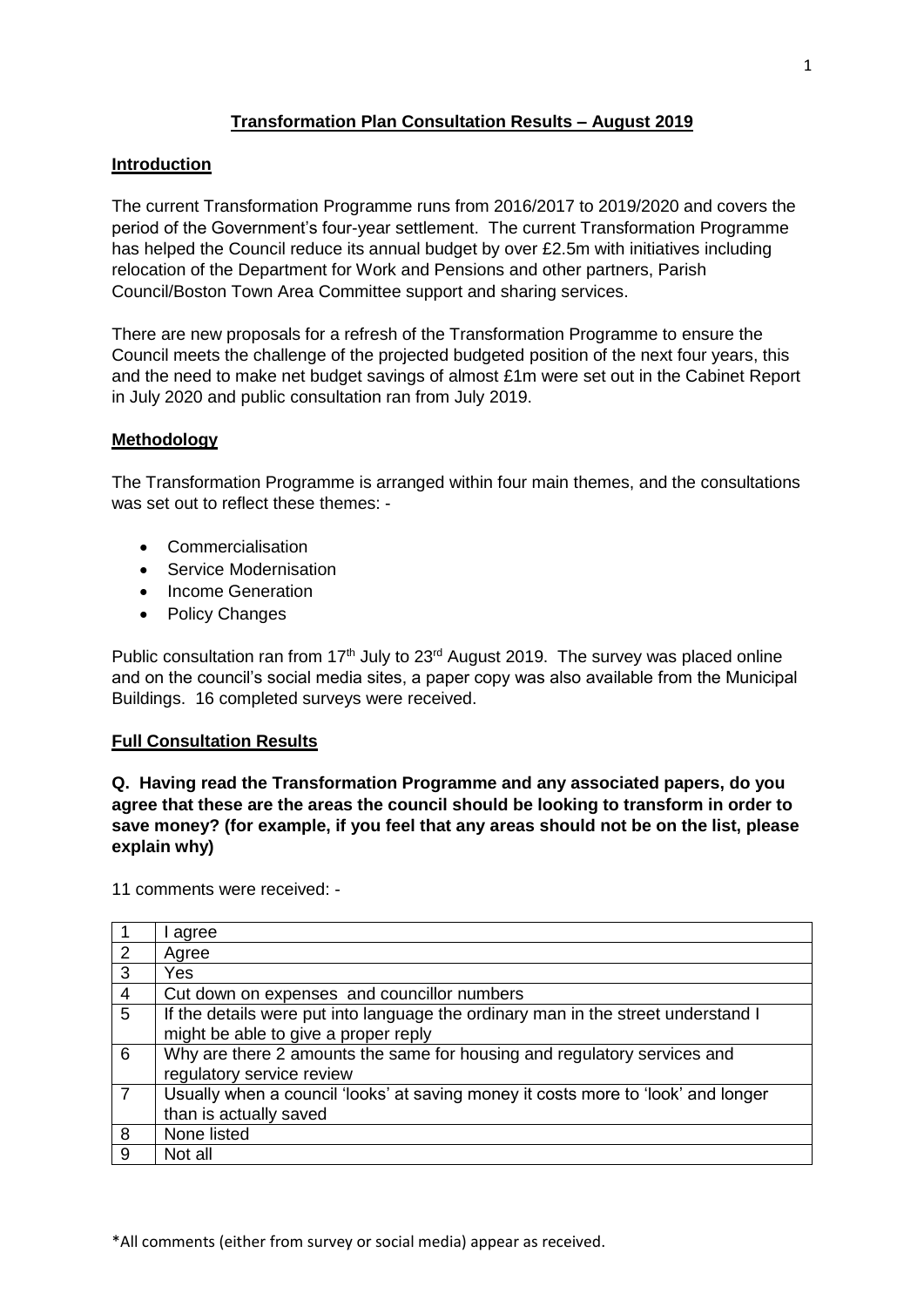| 10 | Healthy living should be always encouraged. Proposal lis listing to reduce the     |
|----|------------------------------------------------------------------------------------|
|    | related fund is not wise                                                           |
| 11 | Brown bins shouldn't be charged for emptying as compost is required for containers |
|    | and flower beds within the borough.                                                |

## **Q. Are there any other areas that you think should be added?**

11 comments were received: -

| $\vert$ 1      | Clean up the disgusting town                                                         |
|----------------|--------------------------------------------------------------------------------------|
| $\overline{2}$ | Members and associated costs                                                         |
| $\overline{3}$ | Member services/expenses                                                             |
| $\overline{4}$ | Review councillors' expenses and unnecessary 'freebies'                              |
| $\overline{5}$ | Stop publishing the County News                                                      |
| $\overline{6}$ | review the facilities provided at the pool - in light of costs profile               |
| $\overline{7}$ | Reduce payments to Lincoln C.C. reserves                                             |
| 8              | Check out the payments for rents from/ to social landlords when there is no cap.     |
| 9              | The Park                                                                             |
| 10             | There should be a £10 a month voluntary contribution agreement for every rental      |
|                | property managed by the big rental companies in the town. The boom profits made      |
|                | from transient workers has not been shared with the Authority. The Authority pick up |
|                | the tab for the rubbish and decay, but the Landlords and Labour Bosses take all the  |
|                | money for themselves                                                                 |
| 11             | Stop excessive pay rises. Stop creating jobs that aren't advertised.                 |

### *Theme 1 – Commercialisation*

### **Q. Are there any services that you think the council should consider looking at selling? What do you see as the pros and cons of the council becoming more commercialised?**

| $\overline{1}$ | How does selling off anything assist in the long term                                    |
|----------------|------------------------------------------------------------------------------------------|
| $\overline{2}$ | Depends who will make the most money out of it. Those successful i the 'sales' will      |
|                | be trying to get their money bakc plus a bit more so there will be little difference     |
|                | seen                                                                                     |
| 3              | More fines for fly tipping. Compulsory purchase of long term empty properties for        |
|                | renovation & either sell or rent out.                                                    |
| 4              | It would appear from the outside that Government departments spend way over the          |
|                | odds for contracts, services and supplies. Change your suppliers like businesses         |
|                | have to remain competitive.                                                              |
| 5              | The Council should sell the grass cutting service more effectively. Being under cut      |
|                | by private companies from outside the area is obscene                                    |
| 6              | Chatge landlords of empty shops monthly to tidy areas of doorways and clean              |
|                | windows. Charge private car parks for slip trips and falls surveys 3 monthly             |
| $\overline{7}$ | Extra administrative officers and possible lack of quality control – cons                |
| 8              | The council is there to serve. The budgeting issues are now superseding the service      |
|                | and welfare of locals. Any privatisation in part or full will mean reduced service. This |
|                | is not done. If we keep going at this rate, we will have no control over our own local   |
|                | bodies and the sense of belonging will go too. I am against any such                     |
|                | commercialisation. Scrap the councillors. That is a good idea.                           |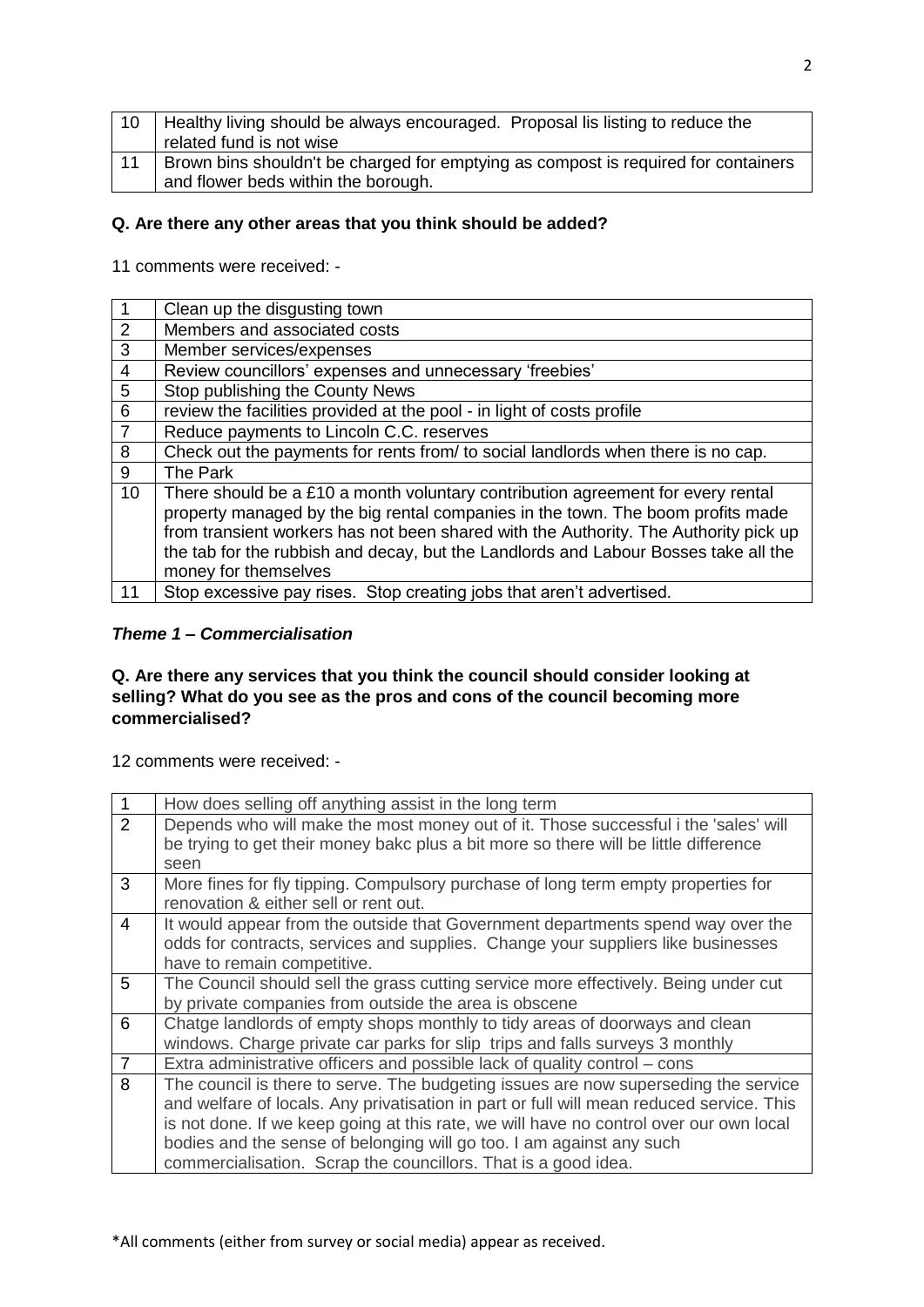| 9               | 1. Getting better value for money than direct employees - how can effective<br>assurance be evidenced? Direct employees have a direct reason to be efficient,<br>effective loyal, responsive, responsible in comparisons to contracted workers where<br>the owner is solely seeking a profit from the contract. The workers have no<br>incentives and are often paid the absolute minimum (maybe even zero hour<br>contracts to achieve the , lowest payroll cost to the contracted owner) so the<br>standard of work can be inferior. (See 3 below) 2. Getting the quality of work from<br>subcontracted services - especially when those tendering will be placing the lowest<br>bids that they can to get the contracts, leaving the contract subject to be poorly<br>delivered. This has happened nationally with high profile failures like G4 Olympic<br>and prison service contracts, there are many more! 3. difficulty to assure the public<br>and members - in proper and effective monitoring of the performance / work by sub-<br>contractors unless the monitor is skilled "in the art" of the contracted service. Extra<br>costs and personnel to achieve satisfactory monitoring and performance to targets. |
|-----------------|-----------------------------------------------------------------------------------------------------------------------------------------------------------------------------------------------------------------------------------------------------------------------------------------------------------------------------------------------------------------------------------------------------------------------------------------------------------------------------------------------------------------------------------------------------------------------------------------------------------------------------------------------------------------------------------------------------------------------------------------------------------------------------------------------------------------------------------------------------------------------------------------------------------------------------------------------------------------------------------------------------------------------------------------------------------------------------------------------------------------------------------------------------------------------------------------------------------------------------|
| 10 <sub>1</sub> | Sell. The Council Offices and build a more modern one out of town                                                                                                                                                                                                                                                                                                                                                                                                                                                                                                                                                                                                                                                                                                                                                                                                                                                                                                                                                                                                                                                                                                                                                           |
| 11              | Contractor's are going to cost more than to employ someone directly. If you sell the<br>services then residents should have a council tax cut because we would be getting<br>less for our money.                                                                                                                                                                                                                                                                                                                                                                                                                                                                                                                                                                                                                                                                                                                                                                                                                                                                                                                                                                                                                            |
| 12 <sup>2</sup> | The Council should bring in a compulsory clean-up bond with all Landlords having a<br>portfolio of properties comprising more than 1 property. The tenant must lodge that<br>bond with the Council as integral to their rental agreement with the Landlord. When<br>the property is vacated, a Council inspector should review the property and<br>surrounding neighbourhood to ensure the immediate area is being left rubbish and<br>flytipping free. This inspection service fee should be subtracted from the bond, and if<br>necessary the bond forfeited if the area is not left clean. This may help stop the<br>blight of flytipping as tenants swap over, and would allow the Council to raise funds<br>from inspections and from the boom in transient workers. This should be agreed with<br>the cooperation of the Landlords. They should help their local Authority and the<br>wider public, not just taking the profits without putting something back.                                                                                                                                                                                                                                                       |

## *Theme 2 – Service Modernisation*

# **Q. What do you see as the pros and cons to the council undertaking service reviews?**

| 1              | No pros and many many cons we the electorate are being swamped by tax and<br>additional costs                                                                                                                                                                                                                                                                                                                                           |
|----------------|-----------------------------------------------------------------------------------------------------------------------------------------------------------------------------------------------------------------------------------------------------------------------------------------------------------------------------------------------------------------------------------------------------------------------------------------|
| 2              | If they act on the reviews which show poor service and improve them - ok.<br>Otherwise a waste of time                                                                                                                                                                                                                                                                                                                                  |
| 3              | It will reduce the number of staff as they are the biggest cost. However, services<br>should be as lean & efficient as possible, using all the technology available to them<br>to increase efficiencies. Having being a customer some services are much more<br>switched on to modern working (and give better customer service) than others that<br>still seem to work in the dark ages because that's the way they've always done It! |
| 4              | The review will take too long and cost a fortune. It's not rocket science for a<br>manager to know if something is working properly, effectively, efficiently and<br>economically. What do you pay your managers for?                                                                                                                                                                                                                   |
| 5              | The actual effort and resources taken to "review" the services could be better spent<br>delivering service.                                                                                                                                                                                                                                                                                                                             |
| 6              | Its a good thing, all services need to check they are value for money                                                                                                                                                                                                                                                                                                                                                                   |
| $\overline{7}$ | None money outlay for little return                                                                                                                                                                                                                                                                                                                                                                                                     |
| 8              | Pro - services remain but potential cost benefits and greater efficiency                                                                                                                                                                                                                                                                                                                                                                |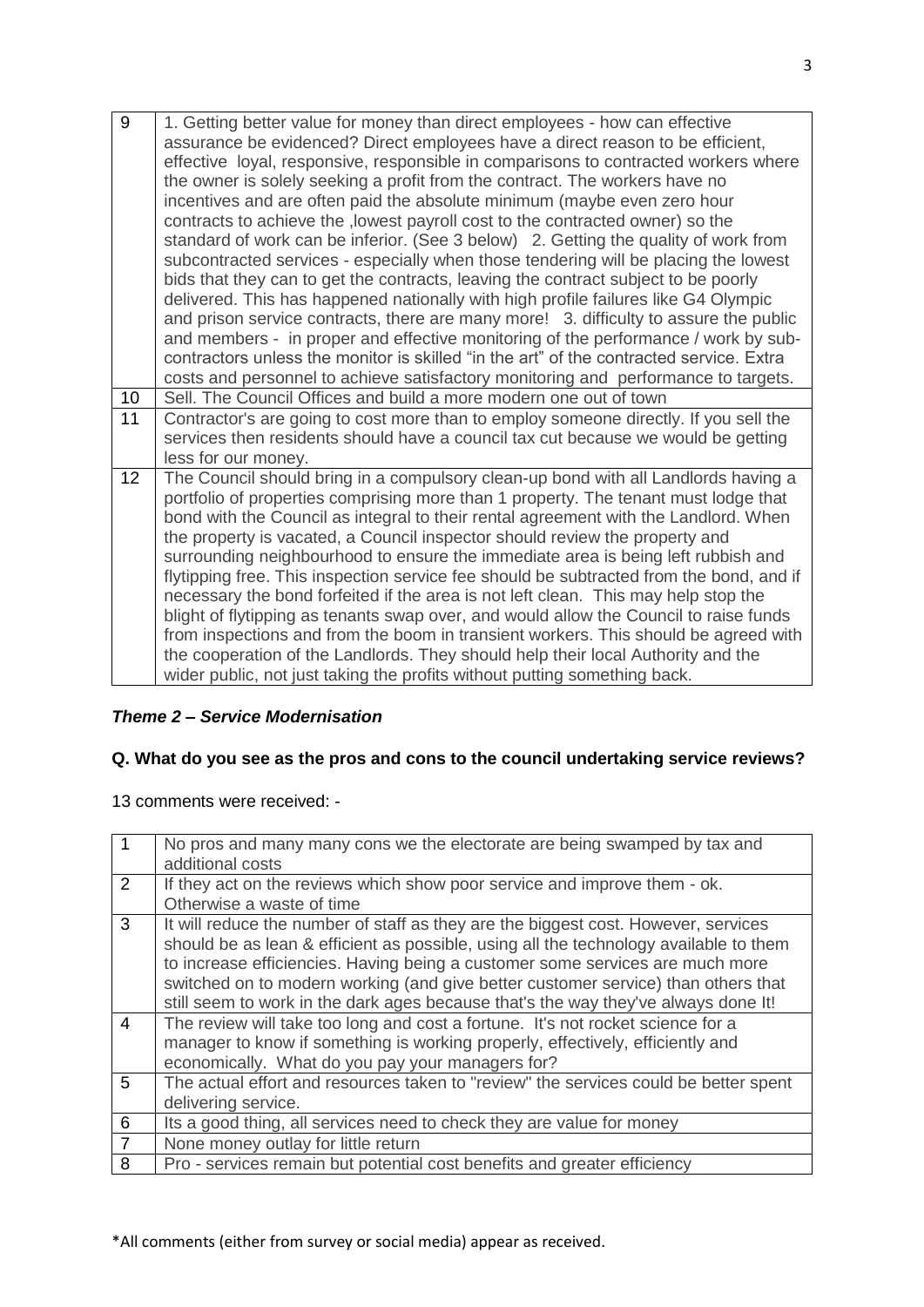| $\overline{9}$ | Again, as far as I know the services are stretched to the max. Any more pressure<br>and it will fall apart. A spring can only be pushed to some extent. Then it will either<br>snap or bounce off.                                                                                                                                                                                                                                                                                                                                                                                                                                                               |
|----------------|------------------------------------------------------------------------------------------------------------------------------------------------------------------------------------------------------------------------------------------------------------------------------------------------------------------------------------------------------------------------------------------------------------------------------------------------------------------------------------------------------------------------------------------------------------------------------------------------------------------------------------------------------------------|
| 10             | A. Will the performance be at least equal the existing service? If not, in what way<br>will it change B. Who will be charged with monitoring and comparing to the<br>potential? C. how will the performance be effectively and realistically monitored? D.<br>Will the service be benchmarked 1. Against the (previous) existing service 2. Against<br>other services. Potential and Performance in other Councils / Districts. - in<br>Lincolnshire and from outside Lincolnshire? E. Where is the expectation of the<br>potential and performance being evaluated and both who and how will it be set (by)<br>in the proposed minimum cost contract on offer?. |
| 11             | Reviews are identical each year                                                                                                                                                                                                                                                                                                                                                                                                                                                                                                                                                                                                                                  |
| 12             | Reviews are a good idea                                                                                                                                                                                                                                                                                                                                                                                                                                                                                                                                                                                                                                          |
| 13             | Services will shrink.                                                                                                                                                                                                                                                                                                                                                                                                                                                                                                                                                                                                                                            |

## *Theme 3 – Income Generation*

# **Q. What do you see as the pros and cons of the council looking at more options for generating income?**

| $\mathbf{1}$    | Lobby the government we the public are saturated with costs and cannot afford ant<br>more                                                                                                                                                                                                                                                                                                                                                                                                                                                                                                         |
|-----------------|---------------------------------------------------------------------------------------------------------------------------------------------------------------------------------------------------------------------------------------------------------------------------------------------------------------------------------------------------------------------------------------------------------------------------------------------------------------------------------------------------------------------------------------------------------------------------------------------------|
| $\overline{2}$  | In other words you will be putting prices up. Why not just come out and say it?                                                                                                                                                                                                                                                                                                                                                                                                                                                                                                                   |
| $\overline{3}$  | Are the staff trained and conversant in running commercialised services?<br>Traditionally council staff dont have business background as evidenced by the lack<br>of customer service skills in some departments (NOT the front desk staff) Pros are<br>that if they are an extension of existing successful services there will be benefits<br>from the economies of scale.                                                                                                                                                                                                                      |
| $\overline{4}$  | This word "looking" keeps cropping up. Your managers should know this<br>information. Review your staff instead.                                                                                                                                                                                                                                                                                                                                                                                                                                                                                  |
| $\overline{5}$  | Introduction of additional risk when taking on extra burdens.                                                                                                                                                                                                                                                                                                                                                                                                                                                                                                                                     |
| $\overline{6}$  | If they invested in places like the swimming pool rather than just the gym this would<br>bring more people in as the changing rooms and pool area are well over due a<br>refurbishment! Changes to the time table are going to lose the council money as<br>people with children are going to be turned away at certain times which is one way<br>of stopping people ever coming back. Well done council!!!                                                                                                                                                                                       |
| $\overline{7}$  | Pros - may make more money. Cons - people may go elsewhere for services or<br>stop using them.                                                                                                                                                                                                                                                                                                                                                                                                                                                                                                    |
| 8               | Waste prices increase will lead to more flytipping, more cost to council to clean up                                                                                                                                                                                                                                                                                                                                                                                                                                                                                                              |
| $\overline{9}$  | Con - extra fees for green waste will encourage fly tipping, not everyone has access<br>to a trailer to go to the Council recycling centre, nor the extra cash to pay for the<br>service, especially as brown bins attracted an initial fee. Con - increase in number<br>of unscrupulous white van tippers who con the elderly in paying for waste removal<br>Pro - crematorium cost increase only if improved parking, no penalty for slightly<br>longer service than allocated, and live web links to be introduced. The latter<br>important as many friends and relatives are often worldwide. |
| 10 <sup>1</sup> | Garden waste, commercial waste, rates, parking charges, etc can be increased.<br>Crematorium should be left alone. It's not an event to exploit money from.                                                                                                                                                                                                                                                                                                                                                                                                                                       |
| 11              | Garden waste: Seeking excessive higher charges (above the nett cost of the<br>service) will contribute to increasing - fly tipping! As garden waste it is biodegradable<br>people will not see any issues.  When one considers that all collections are now                                                                                                                                                                                                                                                                                                                                       |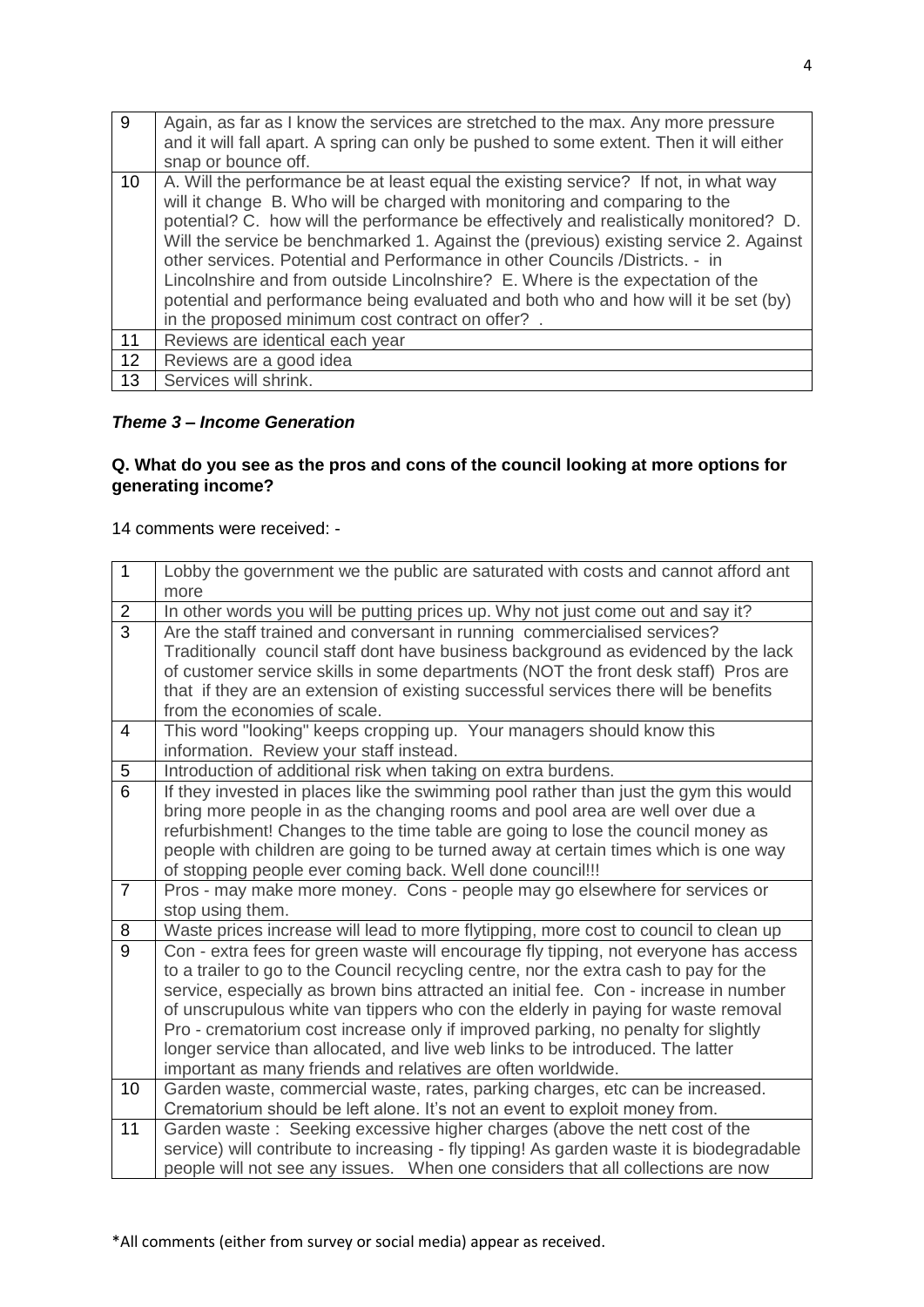|    | fortnightly - many people do not fill a bin every week  many other blue and green<br>buns are not filled - even every fortnight - for single home occupancy and flats<br>and the "dustbin" service is again a council tax essential and paid for by all already.<br>The brown bin was a cashcow introduction / extension. The public are aware that<br>there is a mass confidence trick going on with so-called segregated bin collections<br>and much of the rubbish is just dumped together and / or incinerated. The export of<br>UK rubbish (recycled in particular) to other counties has stopped - they have ceased<br>taking so-called recycled rubbish e.g. India / China (who were simply burying it in the<br>ground anyway NOT burning or recycling). There is an ignored, sustainable moral<br>commercial issue to just pass on and dump UK rubbish to another country that is<br>wrong. Big business exploited it and made vast profits from it until the other counties<br>refused. There is a massive, so-called and very profitable "recyclable" waste<br>business that has been exploited for years. So-called sustainable, recycled<br>material is being stockpiled at huge levels as companies fail in attempts to dispose<br>or it. Better to burn it all in high temperature, low emission units and use the energy<br>sustainably to local needs! It's hypocrisy to declare any other when the Drax<br>Power station is fed on carbon fuels - millions of tonnes of wood chippings being<br>imported from USA; shipped across the Atlantic in tar (bunker fuel) powered worst<br>polluting CO2 fuel with NO carbon tax charges whatsoever- to UK port, then more<br>carbon use, Diesel bulk goods trains delivering across west to east to the Drax<br>Crematorium These fees (in comparisons to church burials) are already<br>plant.<br>high and increasing them to seek higher profits is morally wrong. The upkeep of the<br>used energy costs (benchmarked) and essential maintenance of the units and<br>buildings is one thing but a council cremation service is an essential need in every<br>district and must not be exploited Commercial waste These charges should be in<br>line, only, with benchmarking waste charges in other districts / regions / rural<br>counties. They are a necessary business cost and business (as with rates) should<br>be welcomed, treated fairly, and not exploited. |
|----|----------------------------------------------------------------------------------------------------------------------------------------------------------------------------------------------------------------------------------------------------------------------------------------------------------------------------------------------------------------------------------------------------------------------------------------------------------------------------------------------------------------------------------------------------------------------------------------------------------------------------------------------------------------------------------------------------------------------------------------------------------------------------------------------------------------------------------------------------------------------------------------------------------------------------------------------------------------------------------------------------------------------------------------------------------------------------------------------------------------------------------------------------------------------------------------------------------------------------------------------------------------------------------------------------------------------------------------------------------------------------------------------------------------------------------------------------------------------------------------------------------------------------------------------------------------------------------------------------------------------------------------------------------------------------------------------------------------------------------------------------------------------------------------------------------------------------------------------------------------------------------------------------------------------------------------------------------------------------------------------------------------------------------------------------------------------------------------------------------------------------------------------------------------------------------------------------------------------------------------------------------------------------------------------------------------------------------------------------------------------------------------------------------------------------------------|
| 12 | Our Town should be advertised more widely                                                                                                                                                                                                                                                                                                                                                                                                                                                                                                                                                                                                                                                                                                                                                                                                                                                                                                                                                                                                                                                                                                                                                                                                                                                                                                                                                                                                                                                                                                                                                                                                                                                                                                                                                                                                                                                                                                                                                                                                                                                                                                                                                                                                                                                                                                                                                                                              |
| 13 | Fly tipping of garden waste has increased since charges began on brown bin. It                                                                                                                                                                                                                                                                                                                                                                                                                                                                                                                                                                                                                                                                                                                                                                                                                                                                                                                                                                                                                                                                                                                                                                                                                                                                                                                                                                                                                                                                                                                                                                                                                                                                                                                                                                                                                                                                                                                                                                                                                                                                                                                                                                                                                                                                                                                                                         |
|    | would make sense to not charge for the emptying as the cost to clean up probably                                                                                                                                                                                                                                                                                                                                                                                                                                                                                                                                                                                                                                                                                                                                                                                                                                                                                                                                                                                                                                                                                                                                                                                                                                                                                                                                                                                                                                                                                                                                                                                                                                                                                                                                                                                                                                                                                                                                                                                                                                                                                                                                                                                                                                                                                                                                                       |
|    | would be more than the charge.                                                                                                                                                                                                                                                                                                                                                                                                                                                                                                                                                                                                                                                                                                                                                                                                                                                                                                                                                                                                                                                                                                                                                                                                                                                                                                                                                                                                                                                                                                                                                                                                                                                                                                                                                                                                                                                                                                                                                                                                                                                                                                                                                                                                                                                                                                                                                                                                         |
| 14 | More flytipping of waste                                                                                                                                                                                                                                                                                                                                                                                                                                                                                                                                                                                                                                                                                                                                                                                                                                                                                                                                                                                                                                                                                                                                                                                                                                                                                                                                                                                                                                                                                                                                                                                                                                                                                                                                                                                                                                                                                                                                                                                                                                                                                                                                                                                                                                                                                                                                                                                                               |

## **Q. Please detail the impact that raising the fees and charges on these services will have on you**

|                | Will have to choose eat or heat Council tax and other council fees now take up over<br>66% of my pension                                                                                                                                                                                                                                                                             |
|----------------|--------------------------------------------------------------------------------------------------------------------------------------------------------------------------------------------------------------------------------------------------------------------------------------------------------------------------------------------------------------------------------------|
| 2              | Don't know                                                                                                                                                                                                                                                                                                                                                                           |
| 3              | Obviously it will impact my pocket                                                                                                                                                                                                                                                                                                                                                   |
| $\overline{4}$ | Increasing garden waste collection fees will increase fly tipping. Increasing<br>crematorium costs is debilitating at what is a stressful and difficult time. You don't<br>need anymore worries including financial. If the council doesn't remain competitive in<br>the collection of commercial waste you'll lose customers. That equals loss of<br>income generation not increase |
| 5              | I would have to think about the affordability of continuing with these services i.e.<br>garden waste                                                                                                                                                                                                                                                                                 |
| 6              | Increase in flytipping reports ultimately landing at the feet of the council                                                                                                                                                                                                                                                                                                         |
| $\overline{7}$ | Getting less and less for our money.                                                                                                                                                                                                                                                                                                                                                 |
| 8              | I will not be able to afford my council tax                                                                                                                                                                                                                                                                                                                                          |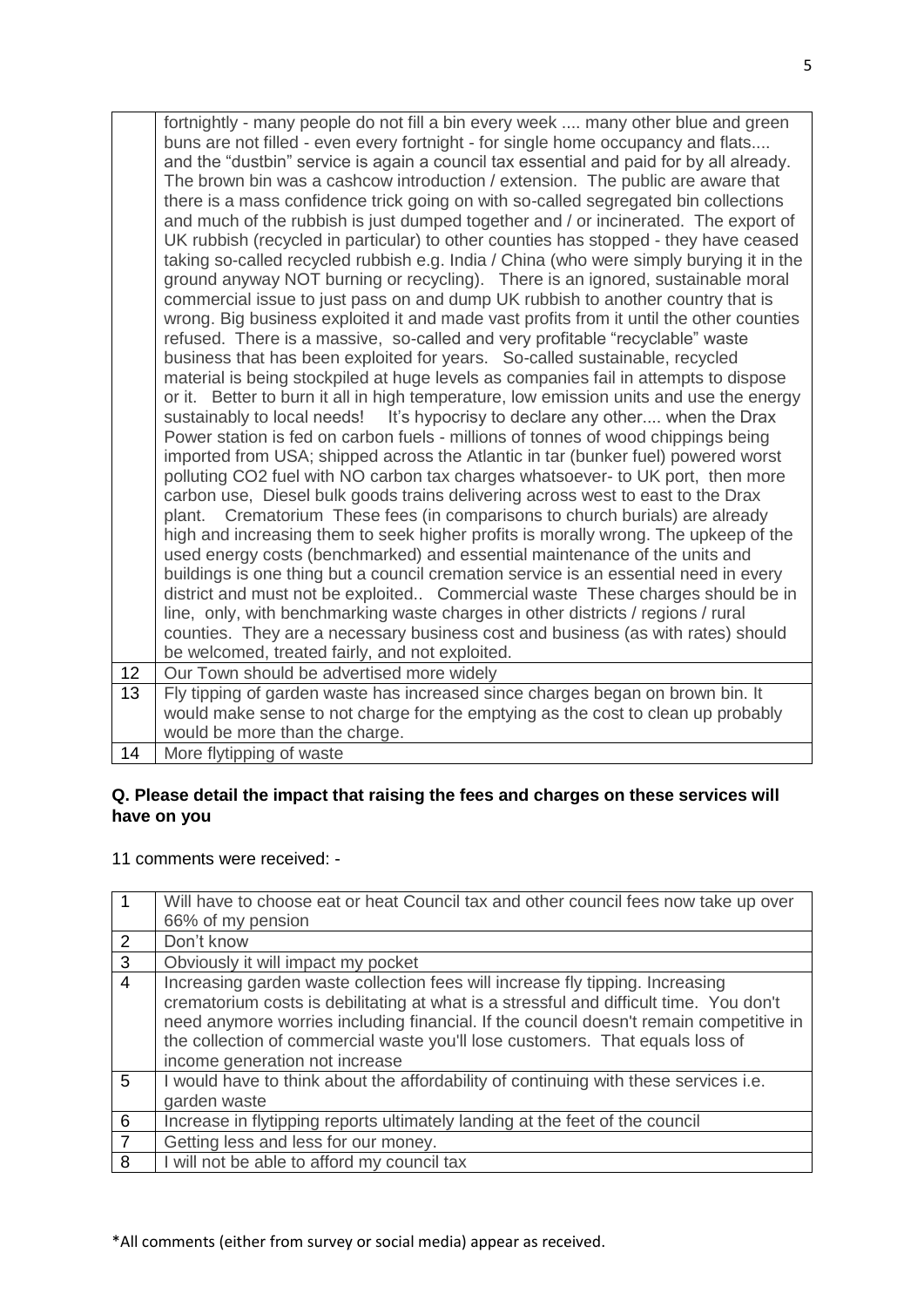| 9  | I don't use the commercial or brown bin service. I have a friend who uses the brown<br>bin but is not prepared to pay more. They will stop it and make alternative<br>arrangements if the charges go up.                                                 |
|----|----------------------------------------------------------------------------------------------------------------------------------------------------------------------------------------------------------------------------------------------------------|
| 10 | It will have impact but it can be reasoned. Rates, parking, Garden waste etc are not<br>basic services and can be used to generate income. Any basic need (like general<br>tax) should not be put up as it only creates half hardship for the less able. |
| 11 | Garden waste price increase - increased carbon footprint due to many visits to<br>recycling centre Cremation- if technological upgrades then we would use Boston<br>and not have to travel to nearer Spalding                                            |

# **Q. Are there any other services that you feel the council should look at when considering raising fees and charges?**

| $\mathbf 1$    | No we cannot pay any more                                                               |
|----------------|-----------------------------------------------------------------------------------------|
| $\overline{2}$ | Yes - charge staff, including councillors and officers for parking at municipal         |
|                | Buildings. Almost every one else in town - including nurses, doctors and staff at       |
|                | Pilgrim - have to pay to work. Why not those working in West Street?                    |
| 3              | Fly tipping fines.                                                                      |
| $\overline{4}$ | It should be looking in house at how finance and spending is managed. For               |
|                | example, if statements weren't sent out on the day your commercial waste in live        |
|                | was due for payment you'd save a fortune on paper, stamps, envelopes and time.          |
|                | Use common sense. I'm all for saving the environment but recycled paper costs a         |
|                | lot more than non-recycled. Should we be savings pennies or the environment?            |
|                | Yes the environment in austere times but we're not in those times at the moment.        |
| 5              | Enviroment charge on lorries and vans coming into town center                           |
| $\overline{6}$ | If the market place carparking bays were returned to how they were over 10 year         |
|                | ago, thus almost tripling the current facility and making it safer for pedestrians and  |
|                | drivers as they would both know where to walk and drive, fees could be reduced for      |
|                | short stay and therefore increase footfall in the town and the more numerous parking    |
|                | fees would increase overall income. Many people only need to "pop into " town and       |
|                | the market place once offered this facility. However, this lack of historical foresight |
|                | may make this impossible now due to a lack of major market place players.               |
| $\overline{7}$ | Alcohol license should be made periodic. Every year need renewal and at a cost.         |
|                | This will generate income and keep better control of the raft of alcohol shops around   |
|                | town.                                                                                   |
| 8              | No.                                                                                     |
| 9              | Bringing back emptying the brown bin for free. Recycle more plastics                    |
| 10             | There should be a property/neighbourhood inspection service for transient               |
|                | workers/tenants. This should be agreed with the Landlords in Boston. There should       |
|                | be mandatory provision (with Landlord cooperation) in every short term tenancy          |
|                | agreement involving transient workers and their families. There should be fees          |
|                | passed on to the tenants as they revolve through the town.                              |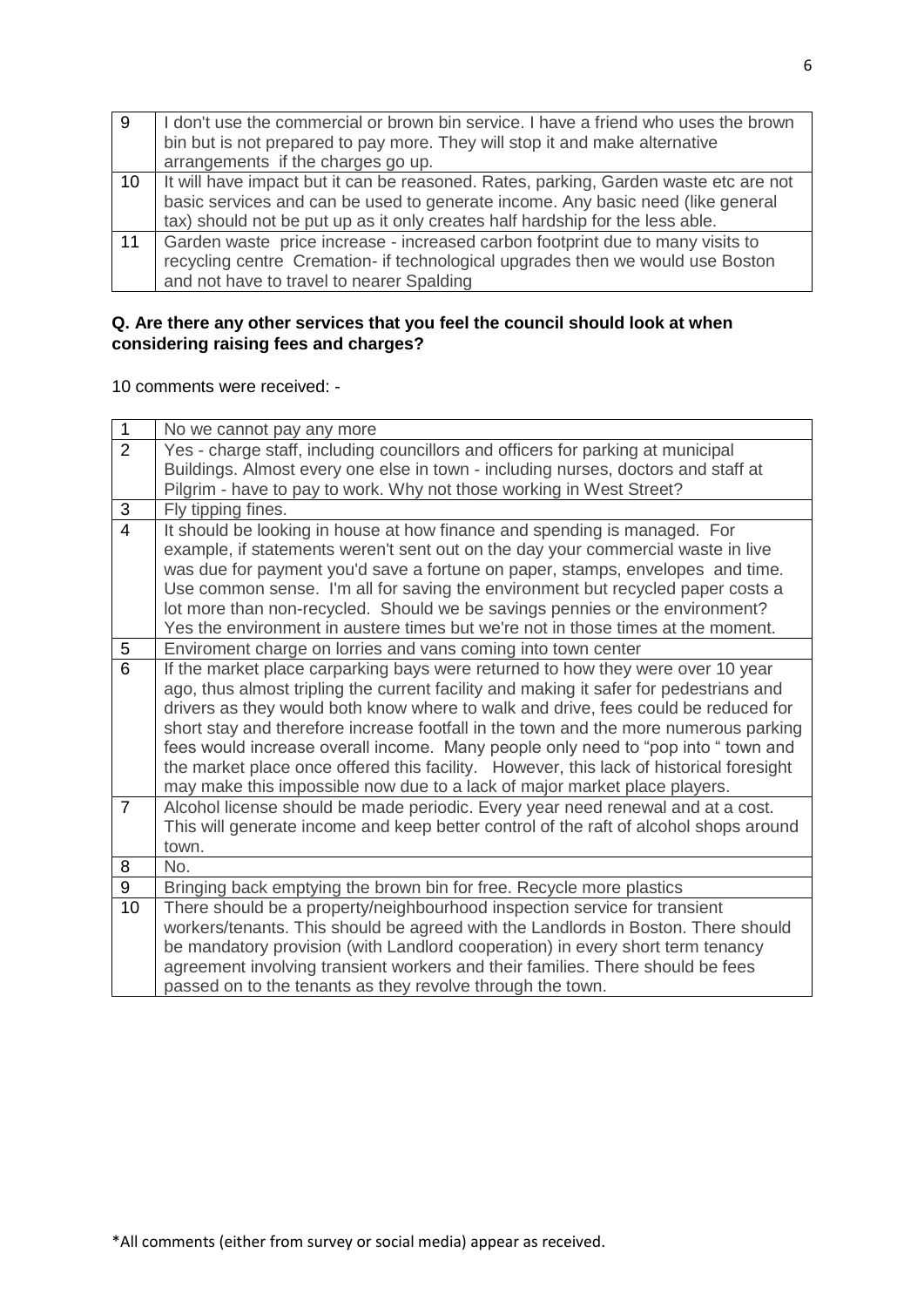## *Theme 4 – Policy Changes*

## **Q. What do you see as the pros and cons of the council making policy changes of this type?**

12 comments were received: -

| $\mathbf 1$    | You will find out at next election                                                                                                                                                                                                                                                                                                                                                                                                                                                                                                                                                                                                                                                                                  |
|----------------|---------------------------------------------------------------------------------------------------------------------------------------------------------------------------------------------------------------------------------------------------------------------------------------------------------------------------------------------------------------------------------------------------------------------------------------------------------------------------------------------------------------------------------------------------------------------------------------------------------------------------------------------------------------------------------------------------------------------|
| $\overline{2}$ | If you get rid of these will our council tax go down? No, I didn't think so. Your costs                                                                                                                                                                                                                                                                                                                                                                                                                                                                                                                                                                                                                             |
|                | go down, everyone else's goes upSee above                                                                                                                                                                                                                                                                                                                                                                                                                                                                                                                                                                                                                                                                           |
| $\overline{3}$ | If these are not services that the council MUST provide then they should be halted<br>during these times of austerity. The council needs to be innovative. Perhaps the<br>community should come together through voluntary services. The settled migrant<br>population should be expected to contribute as much as the existing population to<br>tackle those who have little respect for our town. . Landlords of multiple occupancy<br>houses should be held responsible for the rubbish generated, anti social behaviour,<br>etc. They pocket high rents taking money out of the local economy and do not give<br>back but indeed create bigger burdens on the public purse because of their lack of<br>control. |
| 4              | If you transfer litter bin responsibility to parish councils it just means an increase in<br>our council tax by parish precept.                                                                                                                                                                                                                                                                                                                                                                                                                                                                                                                                                                                     |
| $\overline{5}$ | People will consider their Council Tax monies are being spent on folly projects not<br>the essentials. The expectation of being a Council that wastes money may be<br>realised.                                                                                                                                                                                                                                                                                                                                                                                                                                                                                                                                     |
| 6              | its a shame that the council may not be able to support these type of things, but if<br>money is tight something has to be cut                                                                                                                                                                                                                                                                                                                                                                                                                                                                                                                                                                                      |
| $\overline{7}$ | Would rather cut numbers of councellors to just 20, as like [removed identifiable<br>information] paying out good money for no return                                                                                                                                                                                                                                                                                                                                                                                                                                                                                                                                                                               |
| 8              | Con - if PCs are responsible for collections then the rate payer will still have to pay<br>an increase, unless the BC pays the PCs which will defeat the purpose Con - out of<br>term activities are essential to keep children off the streets but perhaps token<br>charges could be made?                                                                                                                                                                                                                                                                                                                                                                                                                         |
| 9              | Not sure if its good or bad. Need to know exact list. Holiday activity should continue.<br>Litter bins is a must, if parish councils fail, it poses more hazardous situations. It is<br>not wise                                                                                                                                                                                                                                                                                                                                                                                                                                                                                                                    |
| 10             | We pay council tax to the borough and they have paid employees. Parishes do not.<br>They rely on volunteers. Parish councils struggle to get volunteers now. There are<br>enough pressures on parishes. We already have too highly paid Council employees<br>Make all pension contributory and reduce the paid pension contributions from our<br>taxes. Pension take a huge part of council taxes.                                                                                                                                                                                                                                                                                                                  |
| 11             | Children of poor families will suffer without activities                                                                                                                                                                                                                                                                                                                                                                                                                                                                                                                                                                                                                                                            |
| 12             | Flytipping will soar                                                                                                                                                                                                                                                                                                                                                                                                                                                                                                                                                                                                                                                                                                |

### **Q. Please detail the impact that policy changes have on you**

8 comments were received: -

| Poorer and poorer every year on                                                        |
|----------------------------------------------------------------------------------------|
| Probably not a great deal. Parish councils will pass the cost onto council tax.        |
| Increased council tax.                                                                 |
| Funding for chrildren activites is important for intergration. Council wasted lump sum |
| given for this                                                                         |
| We would still have to pay for litter collections whoever is responsible.              |
|                                                                                        |

\*All comments (either from survey or social media) appear as received.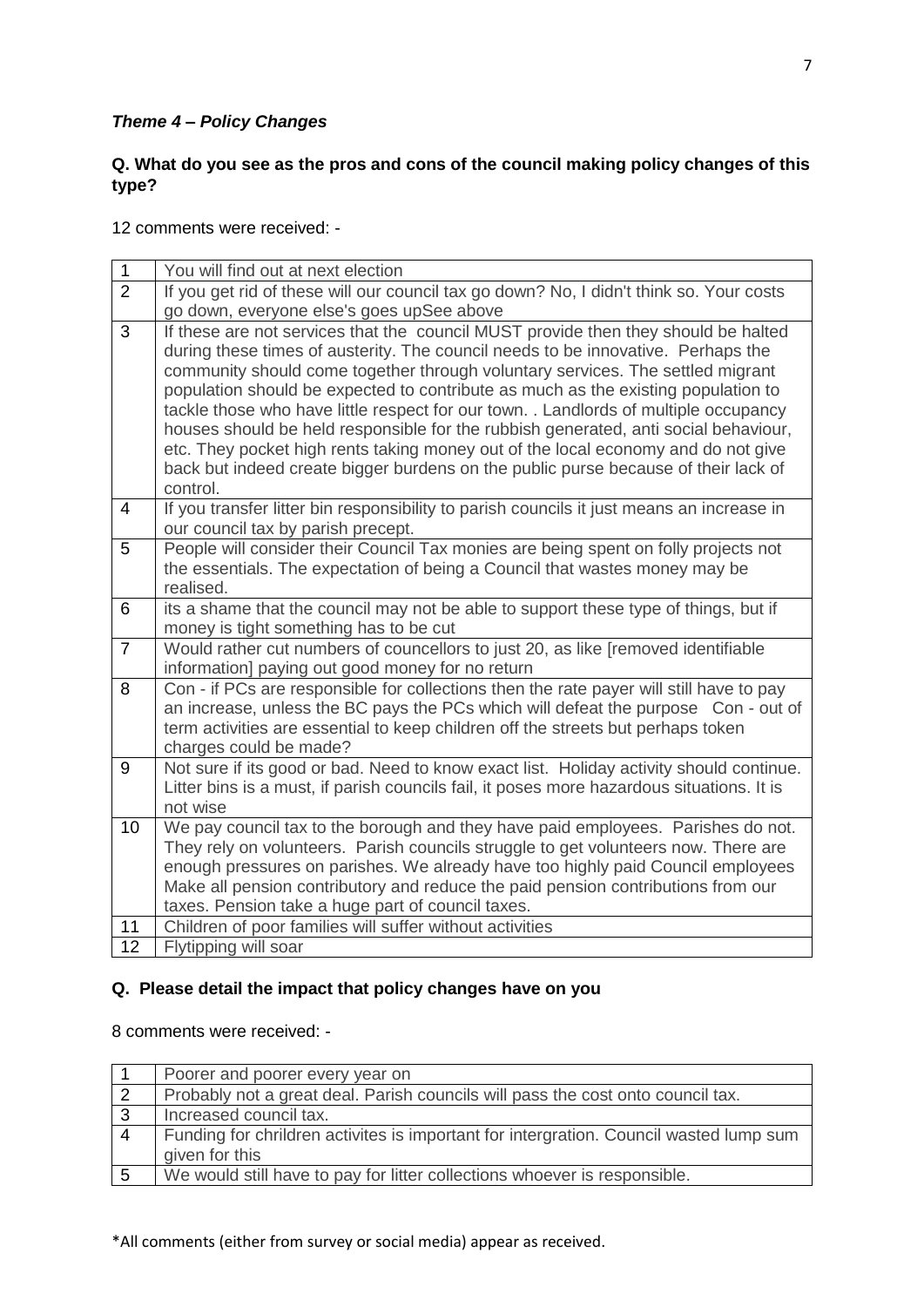| Flytipping Watch will be very busy and so will the Council                      |
|---------------------------------------------------------------------------------|
| Reduced income to live on. We are already taxed high enough for local services. |
| Need to know these changes are to feel the imact                                |

### **Social Media Comments**

There were also a number of comments received via social media.

The comments and also any replies are detailed below: -

#### Facebook comments

- Careful tho very pointed questions!
	- $\circ$  BBC response Please read the proposals in the link and complete the survey for your suggestion to be taken into account.
- Cannot do, link take you to B&&££&\*\* page!
- This page wont open for me to see the survey
	- $\circ$  BBC response May be worth trying a different web browser as works OK this end. Or try this direct link …..
	- o Works fine for me thanks
	- o That one works thank you
- Sorry but I don't agree with paying anymore for garden bins to be emptied. Who agrees we have to pay for bins in the first place then they went up in price
- Lol... you could not make it up... oh open ye floodgates
- Why even bother asking when we all know you will do whichever makes the most money, like council tax for example, how about instead of writing off peoples ct debs over the last 15 years you actually get the money back owed I bet that could amount to a huge amount of money.
- More of should complain to the government
- Is it true Brown bin collection charges are going up next term?
	- o Be cheaper soon to see your own brown bin stuff.
- Turn off street lights in Pets carpark during day time really useless energy/waste
- Stop fiddling expenses and drawing more money for meetings they don't attend and stop making up committees with ever more generous allowances
- Get rid of all the councillors. They make the most ridiculous decision that they make cost the tax payer a fortune in hundreds of millions.
- When I click the link to read the detailed proposals it goes to the agenda for the Cabinet meeting on 17/07/2019. Are the detailed proposal in there somewhere? I can see the 'refresh' and the Appendix but never seem to say much.